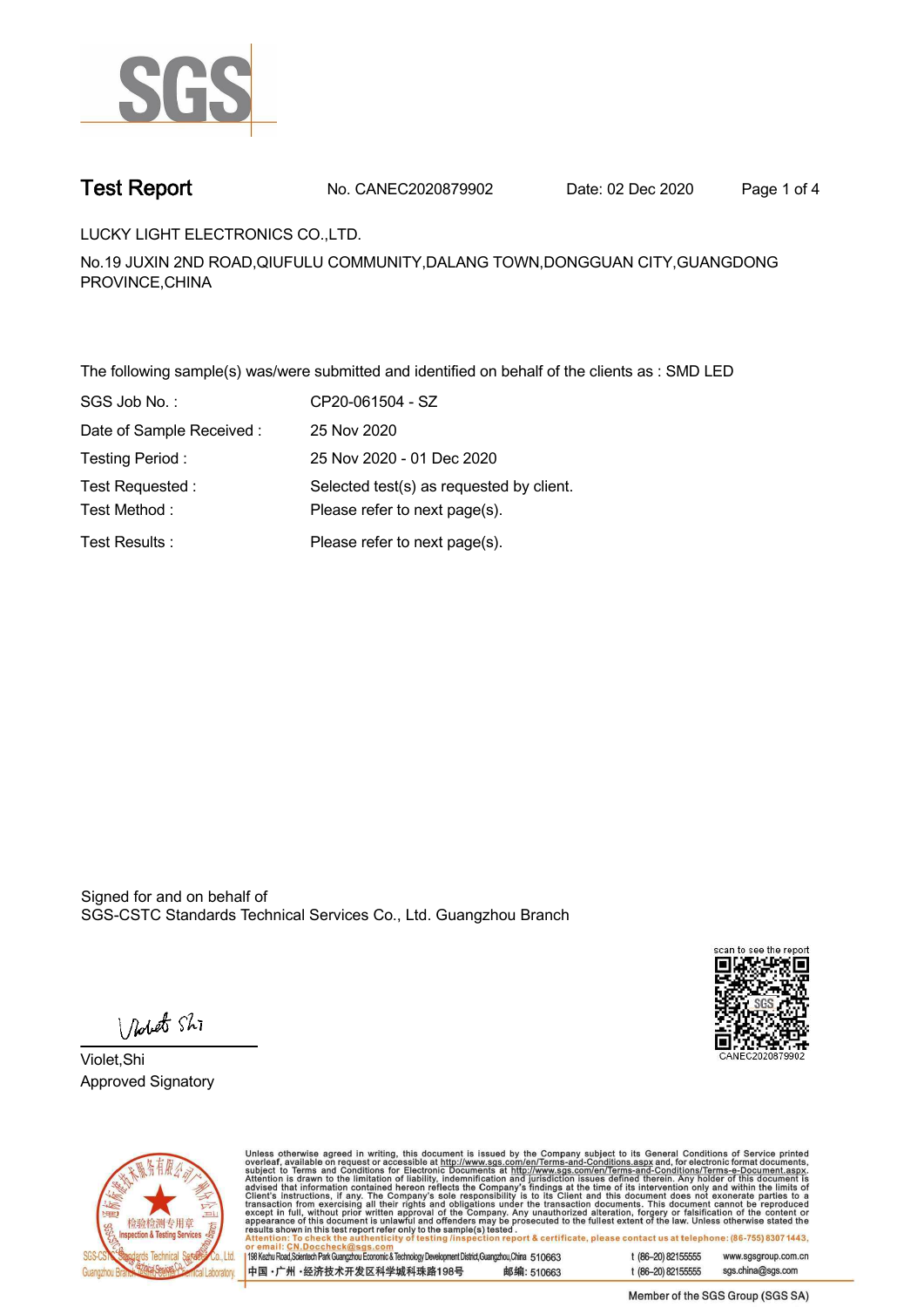

**Test Report. No. CANEC2020879902 Date: 02 Dec 2020. Page 2 of 4.**

**Test Results :.**

**Test Part Description : .**

| Specimen No.    | SGS Sample ID    | <b>Description</b> |  |
|-----------------|------------------|--------------------|--|
| SN <sub>1</sub> | CAN20-208799.002 | "SMD LED"          |  |

- **Remarks :.(1) 1 mg/kg = 1 ppm = 0.0001% .**
	- **(2) MDL = Method Detection Limit .**
	- **(3) ND = Not Detected ( < MDL ) .**
	- **(4) "-" = Not Regulated .**

## **Per and polyfluoroalkyl substances (PFASs).**

**Test Method :. With reference to CEN/TS15968:2010, analysis was performed by LC-MS or LC-MS/MS. .**

| <u>Test Item(s)</u>                          | CAS NO.   | <u>Unit</u> | <u>MDL</u> | 002 |
|----------------------------------------------|-----------|-------------|------------|-----|
| Perfluorooctanoic acid (PFOA) and its salts+ | 335-67-1  | mg/kg 0.010 |            | ND. |
| Ammonium pentadecafluorooctanoate(APFO)*     | 3825-26-1 | mg/kg       | 0.010      | ND. |

**Notes :.**

**(1) + PFOA and its salts including PFOA-Na (CAS No.: 335-95-5), PFOA-K (CAS No.: 2395-00-8), PFOA-Ag (CAS No.: 335-93-3), PFOA-F (CAS No.: 335-66-0) and APFO (CAS No.: 3825-26-1); (2) \* The test result is based on the calculation of selected marker(s) and to the worst-case scenario. .**



Unless otherwise agreed in writing, this document is issued by the Company subject to its General Conditions of Service printed<br>overleaf, available on request or accessible at http://www.sgs.com/en/Terms-and-Conditions.asp report & certificate, please contact us at telephone: (86-755) 8307 1443,

198 Kezhu Road, Scientech Park Guangzhou Economic & Technology Development District, Guangzhou, China 510663 1 (86-20) 82155555 中国·广州·经济技术开发区科学城科珠路198号 邮编: 510663

www.sasaroup.com.cn t (86-20) 82155555 sgs.china@sgs.com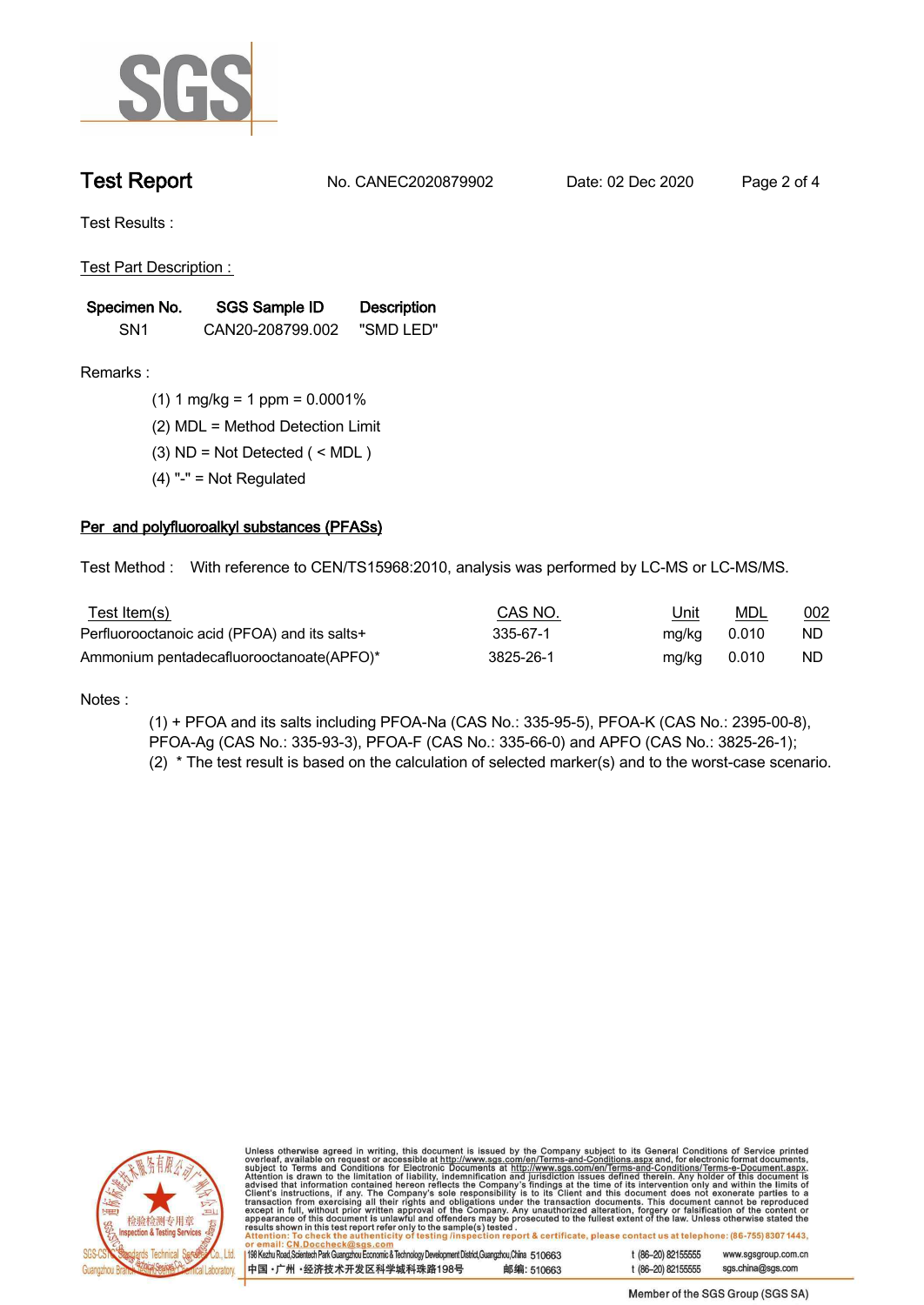

**Test Report. No. CANEC2020879902 Date: 02 Dec 2020. Page 3 of 4.**

# **ATTACHMENTS PFOA / PFOS Testing Flow Chart**





Unless otherwise agreed in writing, this document is issued by the Company subject to its General Conditions of Service printed<br>overleaf, available on request or accessible at http://www.sgs.com/en/Terms-and-Conditions.as tion report & certificate, please contact us at telephone: (86-755) 8307 1443,

198 Kezhu Road, Scientech Park Guangzhou Economic & Technology Development District, Guangzhou, China 510663 中国·广州·经济技术开发区科学城科珠路198号 邮编: 510663 t (86-20) 82155555 www.sasaroup.com.cn t (86-20) 82155555 sgs.china@sgs.com

Member of the SGS Group (SGS SA)